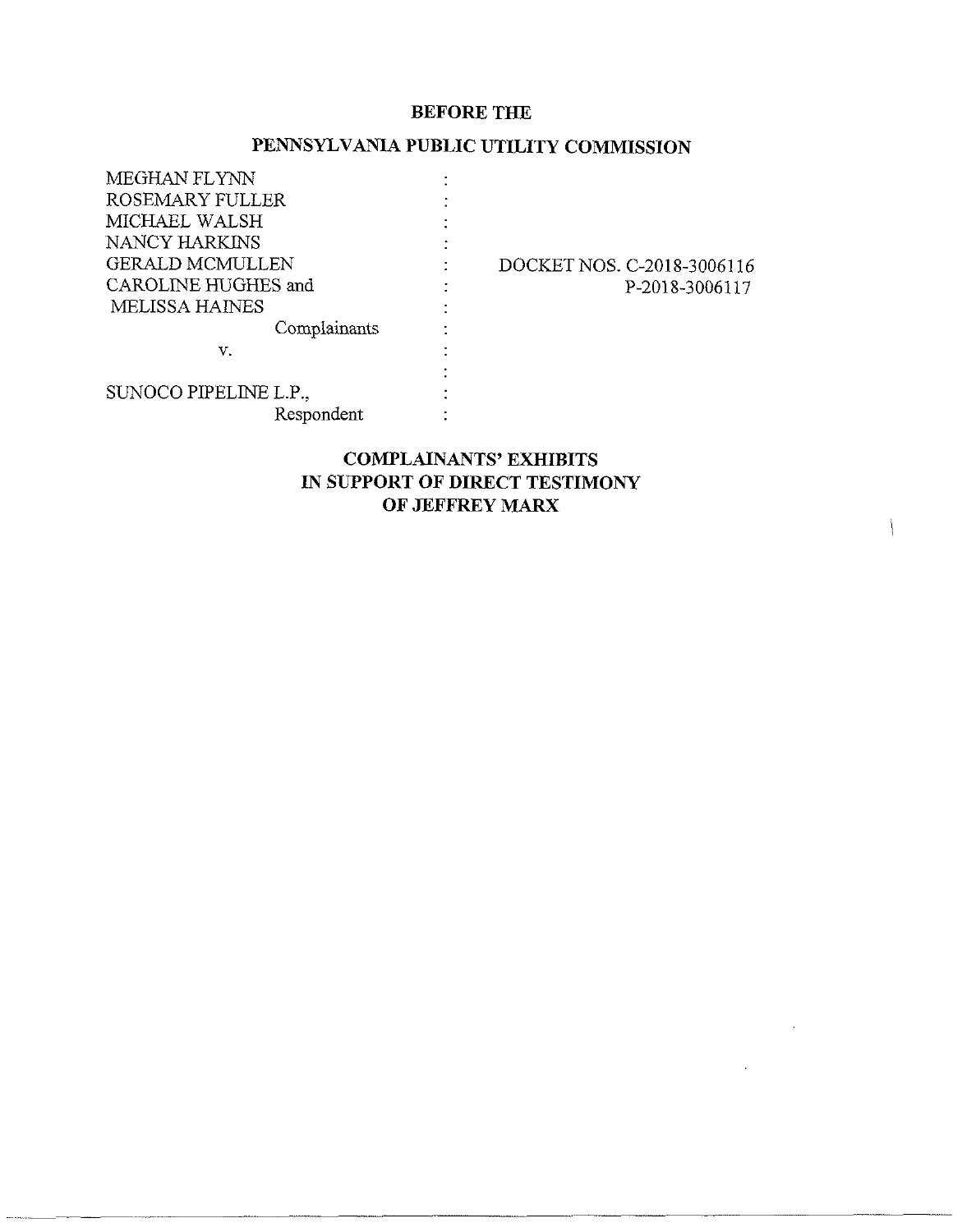# **EX. MARX -1**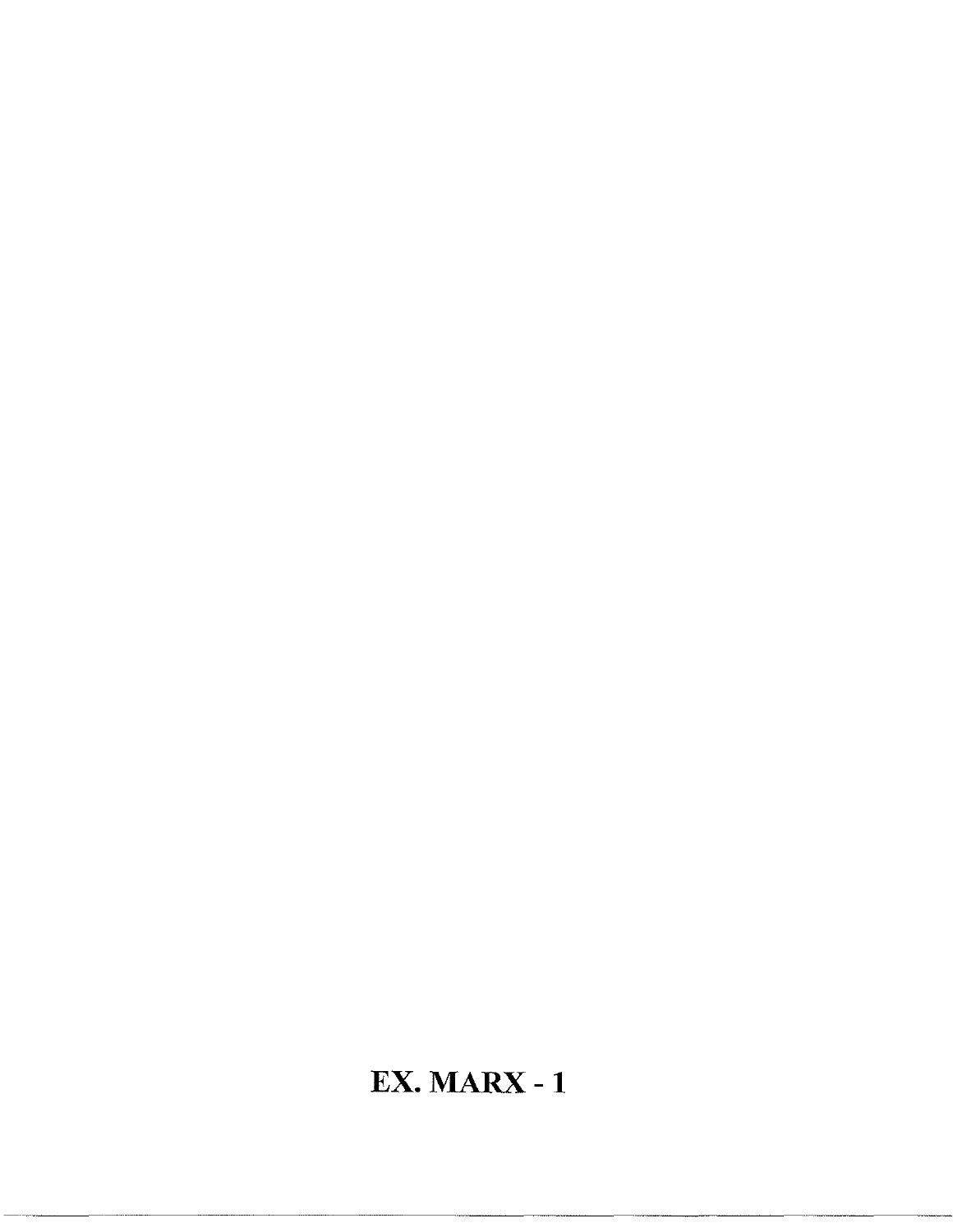## **Jeffrey D. Marx, P.E. Quest Consultants Inc.® Senior Engineer**

#### **EDUCATION**

- 2002 M.S., Mechanical Engineering Georgia Institute of Technology, Atlanta, Georgia
- 1993 B.S., Mechanical Engineering University of Oklahoma, Norman, Oklahoma

#### **EXPERIENCE**

1993 - Present Quest Consultants Inc., Norman, Oklahoma StaffEngineer, Project Engineer, Senior Engineer

> Directs quantitative risk analysis (QRA) studies involving refineries orrefinery units, toxic and flammable gas/liquid pipeline systems, oil and natural gas production systems, LPG import/export terminals, LNG import/export terminals, gas treatment and processing plants, reinjection systems, and road/rail transportation systems. Work on these projects included data gathering, accident selection, analysis structuring, consequence calculations, frequency analysis, risk mapping, and risk assessment. Organized and input all data required by the risk quantification software, CANARY+, and presented the results in the form of risk contours and F-N curves. Explained the results and findings of QRA studies in reports for client's internal use, presentation to the public, and for submission to regulatory authorities.

> Manages and conducts building siting studies to assess occupied building damage from fires, vapor cloud explosions, and toxic or flammable vapor infiltration. Tasks include accident selection, hazard calculation, and results presentation in the form of overpressure exceedance curves, vulnerability zones, and location-specific risk contours, with building risk assessment and recommendations for hazard mitigations.

> Responsible for software package and model development for the consequence modeling package CANARY by Quest®. Responsible for computer codes that model thermal radiation from pool fires, torch fires, flares, and BLEVE fireballs. Directs development and maintenance of the CANARY+ computer codes for risk quantification, as well as numerous supporting tools for risk analysis and assessment.

> Conducts and coordinates consequence analysis studies including plant spacing and layout for regulatory compliance, pipeline integrity management program calculations, flare sizing and siting, and explosion impact analyses. Uses the CANARY consequence modeling package to perform vapor dispersion, explosion, and fire radiation calculations forrefineries, pipelines, LNG and LPG terminals, chemical plants, and gas plants.

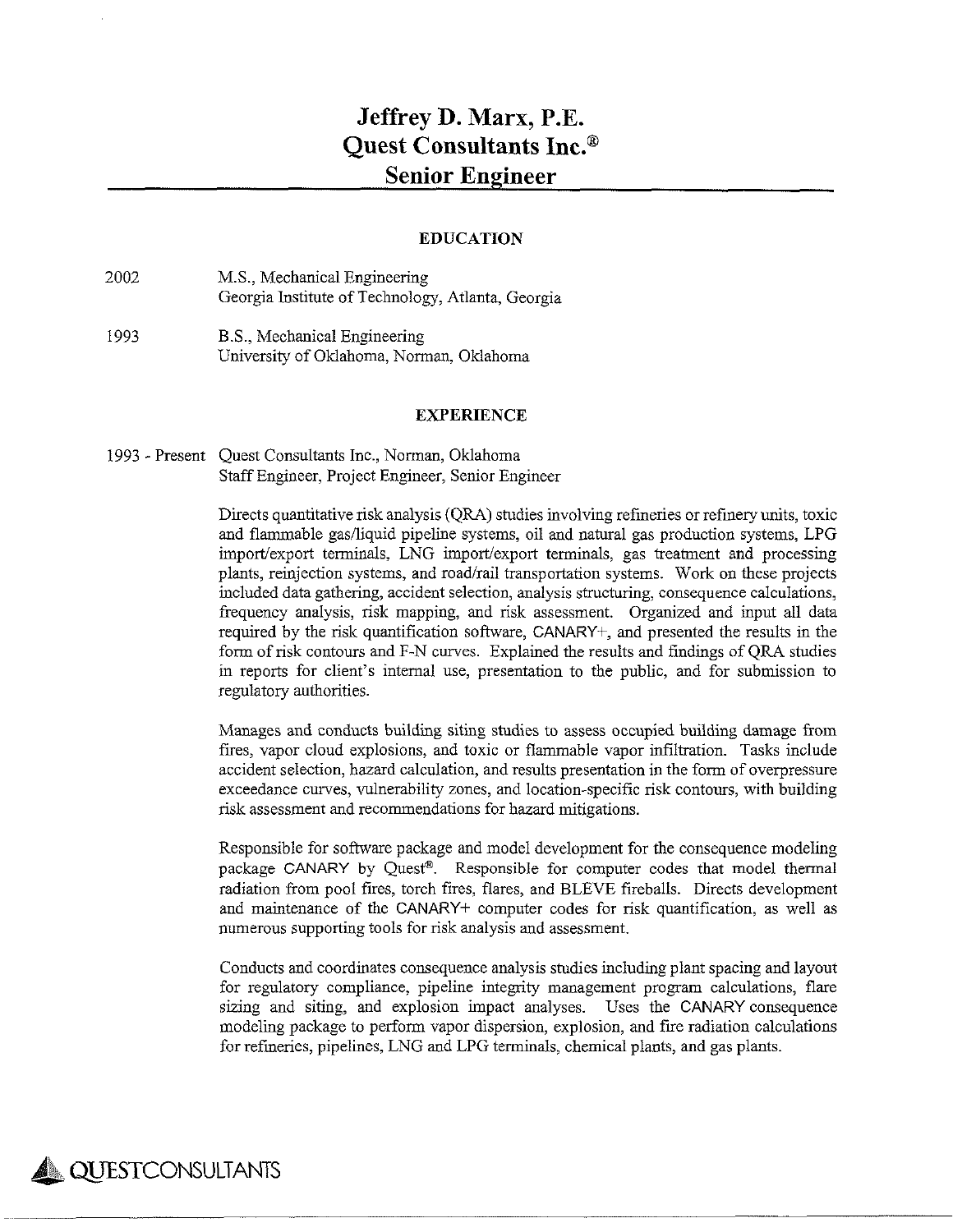Instructor or co-instructor for several of Quest's short courses, including *Risk Analysis Methodology,Liquefied Gas Safety, LNG Safety Technology and Inspection* (conducted for the U.S. DOT to train 49 CFR 193 inspectors), and *Introduction to ConsequenceAnalysis.* Instructor for CANARY by Quest® software training.

Facilitated team meetings for HAZOP studies, including the following projects.

RMS Engineering; US PolyCo RDS Asphalt process HAZOP Bechtel; Driftwood LNG HAZID Tonmoor International; HAZOP for LPG storage and distributionterminal Bechtel; SPLNG Vendor Packages HAZOP and SIL assessment Williams Pipeline; Distribution Lines and Valve/Meter Station HAZOPs Bechtel; APLNG offsites facilities HAZID Basic Engineering; Natural Gas Storage Caverns Fill/Withdrawal Systems; HAZOP Bechtel; Denali Alaska Gas Pipeline Project; HAZID CB&I; Southern LNG Expansion Projects; HAZOP SemGas; Natural Gas Treatment and Compression Facilities; HAZOP BE&K Engineers; LPG Storage, Pipeline, and Delivery Facilities; HAZOP Keyspan; LNG Peakshaver; HAZOP Willbros Engineers, Inc.; Unocal Bibyana Gas Plant; HAZOP Engelhard Corporation; Fuel Cell; HAZOP Willbros Engineers, Inc.; Explorer Mainline Expansion; "What if?" Bechtel; Brass Offshore LNG; "What if?"

Co-inventor of a patented community response guideline device. The device allows local emergency response agencies (police, fire department, etc.) to quickly assess the nature and severity of hazards posed by accidental releases of hazardous fluids. It also provides a visual indication of the area in which the public might be told to evacuate or shelter-inplace, based on the specific properties of the material being released, the relative size of the release, and the wind direction.

1990- 1993 Quest Consultants Inc., Norman, Oklahoma Engineer Trainee (part-time)

> Assisted in scenario definition, case input and results presentation for various consequence analysis studies. Used CAD to prepare technical drawings and illustrations for inclusion in reports, course texts, and presentations.

1990- 1991 Hilti, Inc., Tulsa, Oklahoma Co-op Student Intern in Mechanical Engineering

> CADD operator for product design, development, and testing. Assisted with implementation and editing of CAD database. Assisted with development and testing of existing construction fastening system products, and the design, testing, and fabrication of new products.

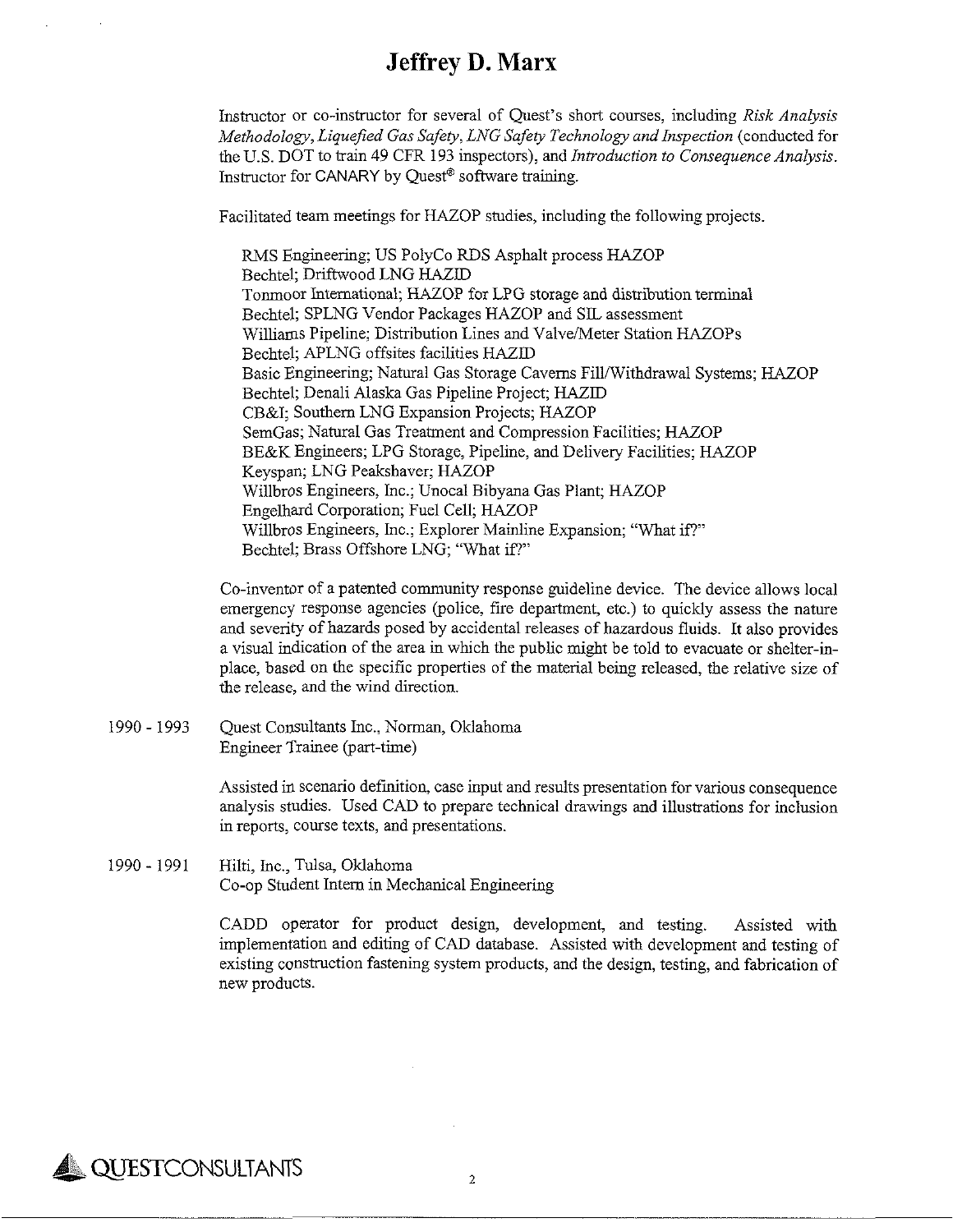#### **PROFESSIONAL MEMBERSHIPS**

American Society of Mechanical Engineers American Institute of Chemical Engineers Registered Professional Engineer- Oklahoma Member of the Technical Committee for CSA Z276: *Liquefied natural gas (LNG) — Production, storage, and handling* Member of the Industrial Advisory Board, *Fire Protection and Safety Engineering Technology Program,* Oklahoma State University

#### **PUBLICATIONS**

- Marx, J.D. and B.R. Ishii (2019), *"A New Look at Release Event Frequencies."* Presented at Mary Kay O'Connor Process Safety Center International Symposium, College Station, Texas, October 22-24, 2019.
- Marx, J.D., Ishii, B.R., Wesevich, J.W., and S. Dara (2018), *"RadiantHeat Flux Impact CriteriaforAPI RP* 752 *Building Siting Studies*". Presented at 2018 AIChE Spring Meeting & 14<sup>th</sup> Global Congress on Process Safety, Orlando, FL, April 22-25,2018.
- Marx, J.D. and B.R. Ishii, *''Revisions to the OMEFS Vapor CloudExplosion Model".* 2017 ATChF, Spring Meeting & 13th Global Congress on Process Safety, San Antonio, TX, March 2017.
- Marx, J. D. and Ishii, B. R., *"A ComprehensiveApproach toAPIRP 752 and 753 Building Siting Studies."* Journal ofLoss Prevention in the Process Industries, Volume 44, November 2016.
- Marx, J.D. and C.R. Jimenez (2016), *"Facility Siting Studies — A ComprehensiveMethodology."* Presented at 2016 AIChE 7<sup>th</sup> Latin America Conference on Process Safety, Lima, Peru, August 22-23, 2016.
- Marx, J.D. and A. Nicotra (2016), *"Is a Two-Inch HoleAdequatefor a Siting Study?".* Presented at 2016 AIChE Spring Meeting & 12<sup>th</sup> Global Congress on Process Safety, Houston, TX, April 11-13, 2016.
- Marx, J. D. and Ishii, B. R., *"Infiltration hazardsfor building sitingstudies.*" Process Safety Progress, Vol. 35, No. 1, 61-67, March 2016.
- Marx, J.D. and B.R. Ishii (2014), *"Review oftheRiskAnalysis Option in NFPA 59A (2013)."* Presented at Mary Kay O'Connor Process Safety Center International Symposium, College Station, Texas, October 28-30,2014.
- Marx, J.D., Werts, K.M., *"Application ofF—Ncurves in APIRP 752 building siting studies".* Journal of Loss Prevention in the Process Industries, Vol. 30, 301-306, July 2014.
- Marx, J.D., Werts, K.M., *"The Application ofPressure-Impulse Curves in a BlastExceedance Analysis".* Journal ofLoss Prevention in Process Industries, Vol 26, Issue 3, 478-482, May 2013.
- Marx, J.D., Werts, K.M., *"The Use ofOverpressure Exceedance Curves in Building Siting".* 2011 ATChF, Spring Meeting & 7<sup>th</sup> Global Congress on Process Safety, Chicago, IL, March 2011.
- Marx, J.D., Cornwell, J.B., *"The Importance of Weather Variations in a Quantitative Risk Analysis".* Journal of Loss Prevention in the Process Industries, Vol. 22, Issue 6, 803-808, November 2009.



3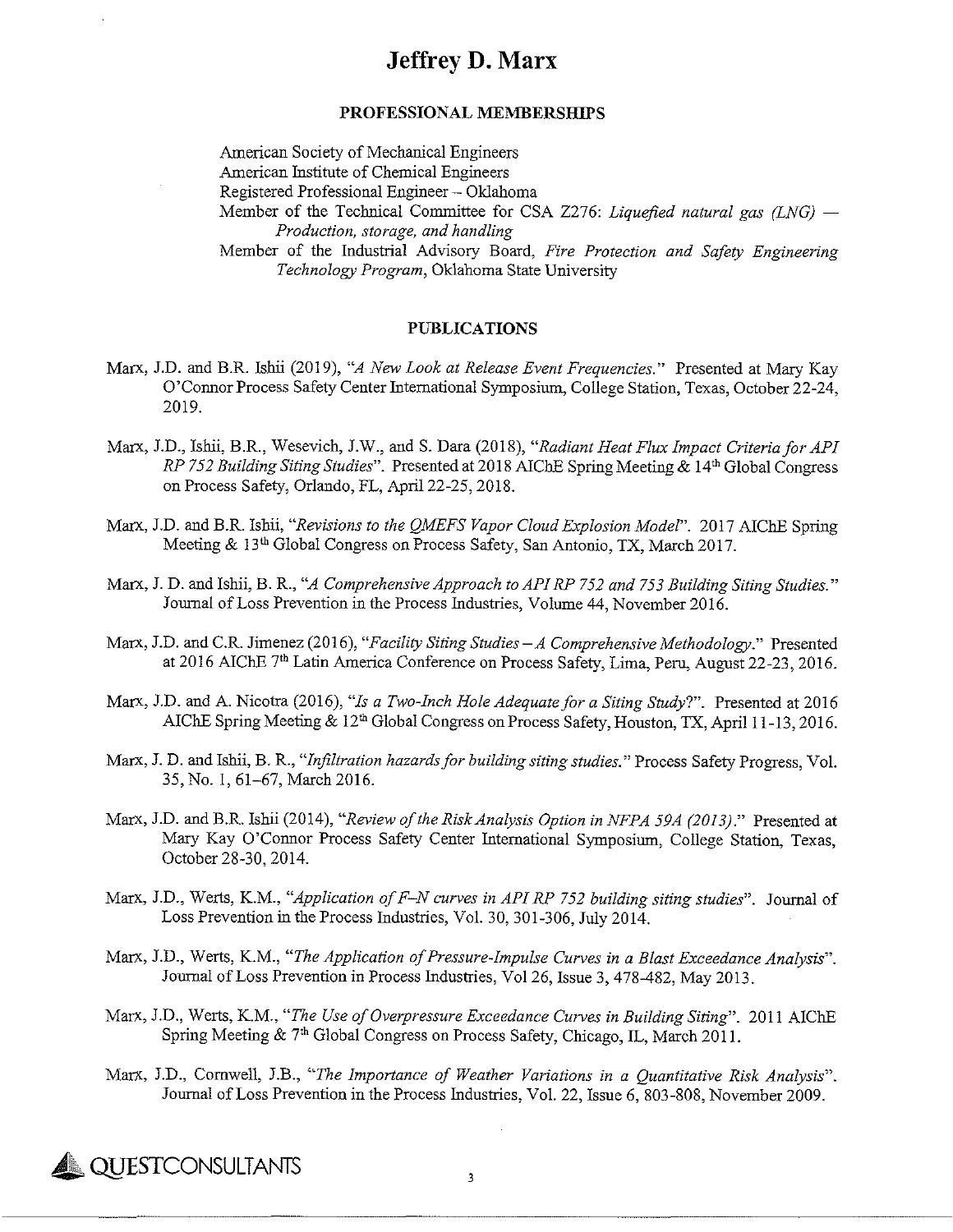- Melton, T.A., Marx, J.D., *"Estimating Flame Speedsfor Use -with the BSTBlast Curves^.* Process Safety Progress, Vol. 28, No. 1, 5-10, March 2009.
- Marx, J.D., Cornwell, J.B., *"Selection and Evaluation ofRelease Scenariosfor an LNG Import Terminal".* American Institute of Chemical Engineers 2005 Spring National Meeting Process Plant Safety Symposium, Atlanta, GA, April, 2005.
- Martinsen, W. E., and J. D. Marx (1999), *"An Improved Modelfor the Prediction ofRadiant Heatfrom Fireballs"* Presented at the 1999 International Conference/Workshop on Modeling Consequences of Accidental Releases of Hazardous Materials, San Francisco, California, September, 1999.
- Cornwell, J.B., Marx, J.D., and Lee, W.W. (1998), *"Application of Qualitative and Quantitative Risk Analysis Techniques to Building Siting Studies".* Process Plant Safety Symposium, Houston, TX, October 26-27,1998.

#### **RELEVANT PROJECT EXPERIENCE**

**LNGFacility Siting Review:** *ProjectManager*for a reviews ofvarious submittalsto the U.S. Department of Transportation's Pipeline and Hazardous Materials Safety Administration (PHMSA) regarding proposed liquefied natural gas (LNG) projects and compliance with the requirements of 49 CFR Part 193; assistance to PHMSA in reviews; subject matter expert consulting to PHMSA regarding general LNG issues and development of the frequently-asked-questions (FAQs) guidance to assist with compliance with the siting provisions of49 CFR 193; coordination with the Federal Energy Regulatory Commission (FERC) regarding facility siting issues. *Client: PHMSA*

**LNG Facility Siting Safety Study:** *ProjectManager*for a study to demonstrate compliance with the siting provisions of 49 CFR 193 and other PHMSA requirements, as well as requirements of the FERC. The study included design spill selection, vapor dispersion and fire radiation modeling, coordination of a contractor for computational fluid dynamics (CFD) studies, as well as verification of adequate facility layout and assistance with development ofregulatory filings. *Client: Bechtel Oil, Gas, and Chemicals*

**Buildings Siting Evaluation for Coal Gasification Plant:** *Project Manager* for a study to evaluate the potential impacts at occupied permanent plant buildings and temporary buildings. Hazard types included toxic vapor exposure  $(CO, H_2S, SO_2)$ , fire, and vapor cloud explosion. Recommended building mitigation measures. *Client: Duke Energy*

**Quantitative Risk Analysis, Siting Study, Fire and Explosion Analysis, and Emergency Systems Survivability Analysis for a Large LNG Export Terminal:** *Project Manager* for multiple risk studies for a competitive FEED LNG liquefaction and export terminal on the coast of Mozambique. Risk was calculated for workers, public, as well as equipment damage and risk of escalation. Risk studies were submitted as part of the FEED. *Client: Anadarko Petroleum Corporation through Bechtel* 

**Quantitative Risk Analysis for a Natural Gas Transmission Line:** *Project Manager* for a QRA of a large diameter gas transmission line in the New Jersey and southern New York areas. The QRA was done to evaluate the risk to the public in sensitive locations along the pipeline route. *Client: Kiefner and Associates/Spectra*

**Quantitative Risk Analysis for a Proposed LPG Storage and Loading Facility:** *ProjectManager*for a full QRA of a facility for receipt, cavern storage, rail loading and truck loading of LPG (propane and